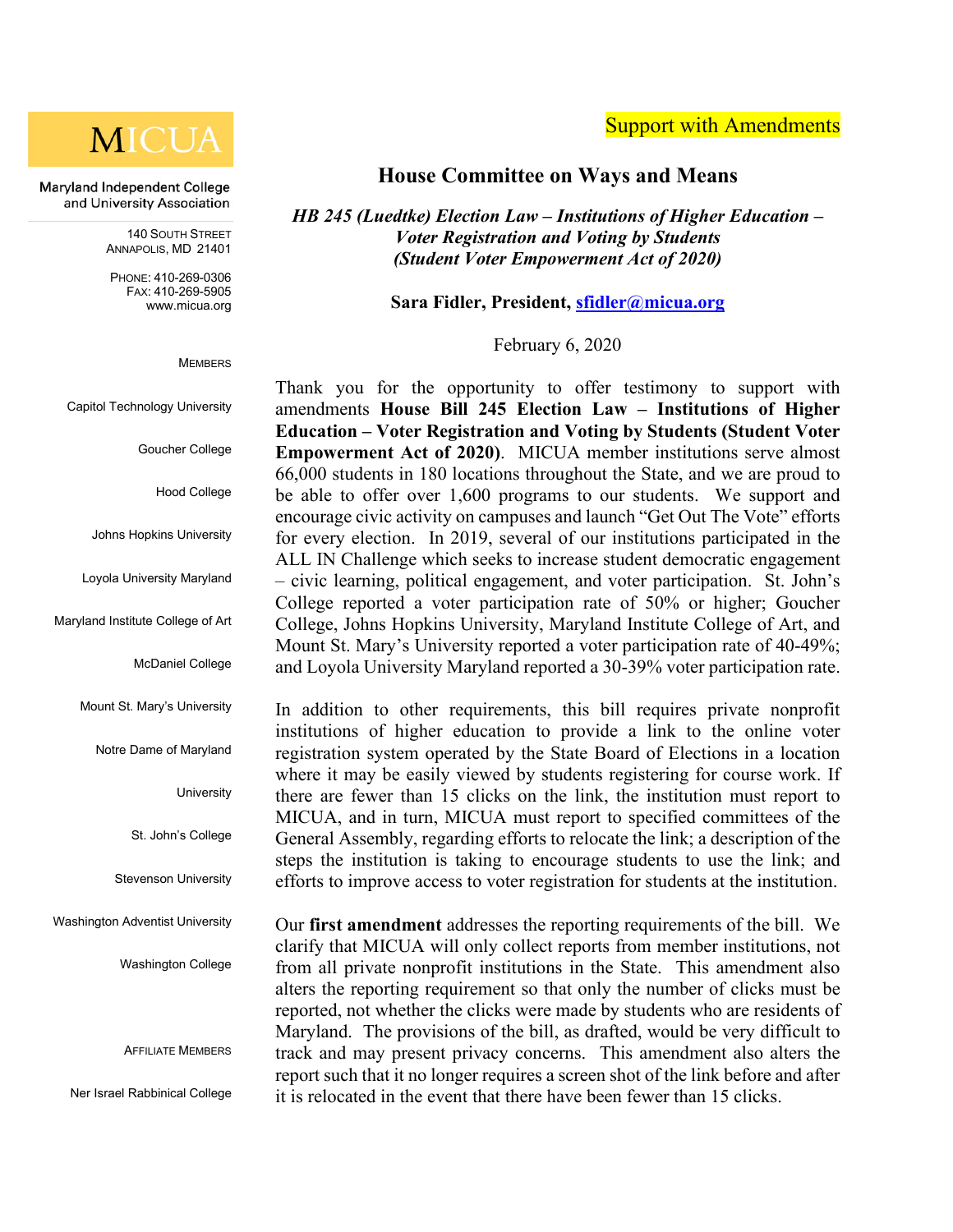The bill also requires a private nonprofit institution of higher education that awards baccalaureate degrees, enrolls 4,500 or more students, and provides on-campus housing to have a separate precinct on the campus of the institution. As drafted, this would apply to two MICUA member institutions: Johns Hopkins University and Loyola University Maryland.

Our **second amendment** makes changes to these requirements in order to remove Loyola University Maryland. By limiting the number of students to be 4,500 or more *undergraduate* students, only Johns Hopkins University will be included. Issues of parking availability, campus security, accessibility for individuals with disabilities, and other logistics can present grave challenges for some of our urban campuses. This amendment also specifics that a local board of elections may not use the requirement to establish a separate precinct on campus as the *sole basis* for closing a precinct located near, but off-campus.

Voting is the cornerstone of a strong democracy and there is a strong educational and civic component to the process that all MICUA members support. MICUA thanks the sponsor and the committee for considering the attached amendments as this legislation is debated.